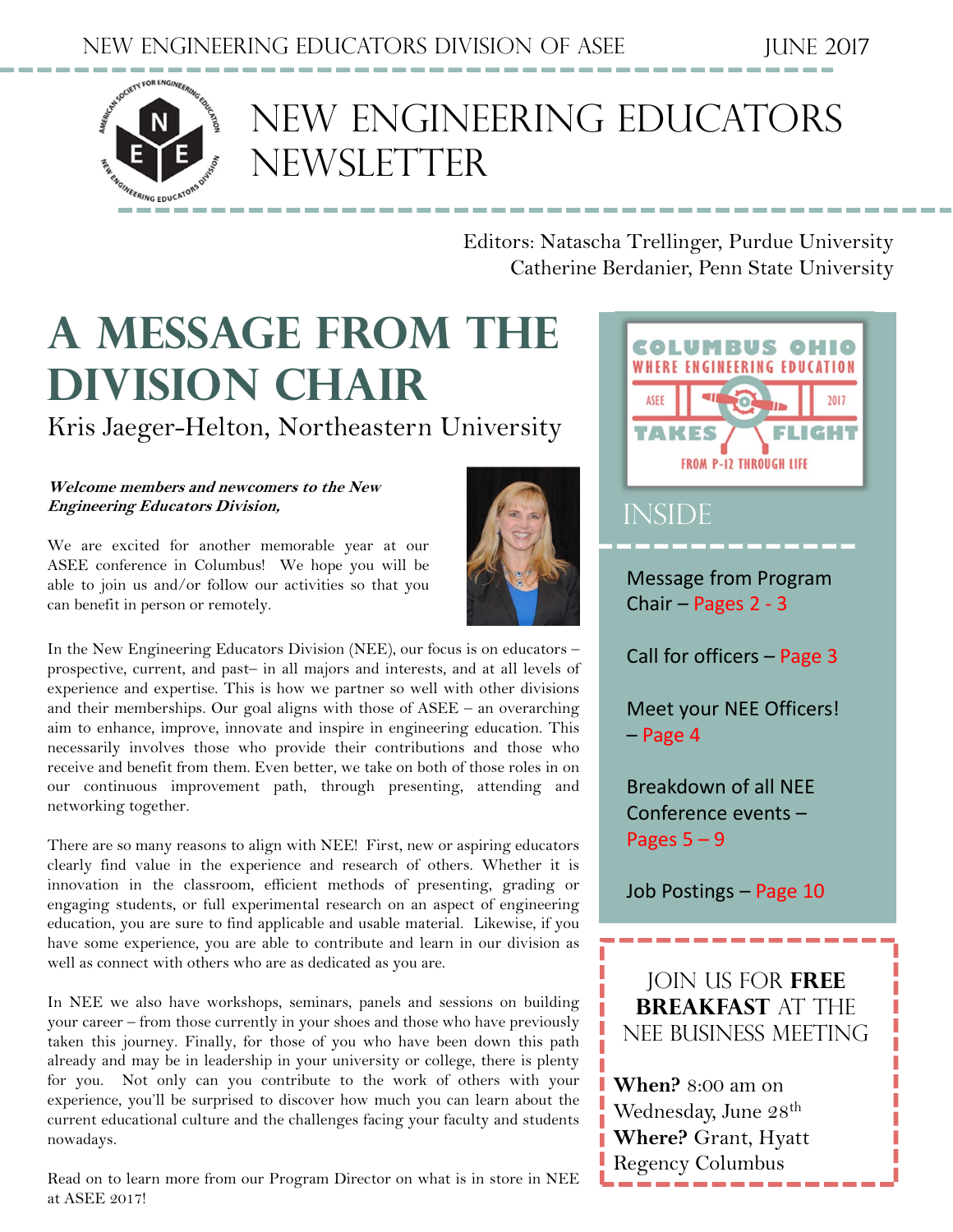### **Highlights of the program in Columbus**

**Greetings!** I hope that all is well as you prepare for the end of the academic year. We have an exciting program planned for the 2017 ASEE Annual Conference in Columbus and hope that you will be able to attend.

The New Engineering Educators division is one with members from various backgrounds. Although many NEE members are new faculty members having recently graduated from PhD programs, there are many others who have worked in industry or government for several years before entering academia. Similarly, there are some seasoned faculty members who have great advice to give to new engineering faculty and have maintained ties with the division even though they can no longer claim to be "new" engineering educators. As mentioned in the call for papers, we actively seek papers that give advice on writing technical papers, obtaining grant funding, mentoring new faculty members, introducing novel classroom techniques and integrating technology in the classroom, and preparing for tenure and promotion, among many others.

*We actively seek papers that give advice on writing technical papers, obtaining grant funding, mentoring new faculty members, introducing novel classroom techniques and integrating technology in the classroom, and preparing for tenure and promotion, among many others.*

This year we have many interesting workshops, panels, and technical sessions. Starting on **Sunday, June 25**, we have two morning technical sessions: **Tips and Tricks for Actively Engaging Students** at 8:00 AM and **Technology for Faculty Development and Classroom Management** at 9:45 AM. New members and first-time attendees are encouraged to attend the **Greet the Stars!** luncheon starting at 11:30 AM in the Regency Ballroom at the Hyatt Regency. At 4:00 PM in the Regency Ballroom will be the **ASEE Division Mixer** with free music, food, and drinks and an opportunity to network with members of various ASEE divisions.

On **Monday**, following the morning plenary and Focus on Exhibits, at 11:30 AM there will be a panel session: **You Can Be a Star Peer Reviewer!** presented by editors of the Journal of Engineering Education and ASEE's Advances in Engineering Education. In the afternoon will be two technical sessions: **Developing New Engineering Educators** at 1:30 PM and **Encouraging Students to Think Critically** at 3:15 PM. Also at 3:15 is the **2017 Interdivisional Town Hall Meeting: The Culture of Teaching**, a panel session aimed at enhancing student engagement, transforming engineering mindsets, and attaining other deeper engineering educational objectives.

On **Tuesday** at 8:00 AM, there will be a panel session entitled **What Education Researchers Want You to Know About Teaching**, featuring engineering education researchers who will provide advice related to classroom research and best teaching practices. At 1:30 PM there are two panel sessions: **Strategies for Success and Sanity for Academic Mothers** and **The Care and Keeping of Graduate Students**, which should be of great interest to academic mothers and graduate student advisors within the division. The final technical session, **Tips and Tricks for Assessing Student Performance**, will follow at 3:15 PM.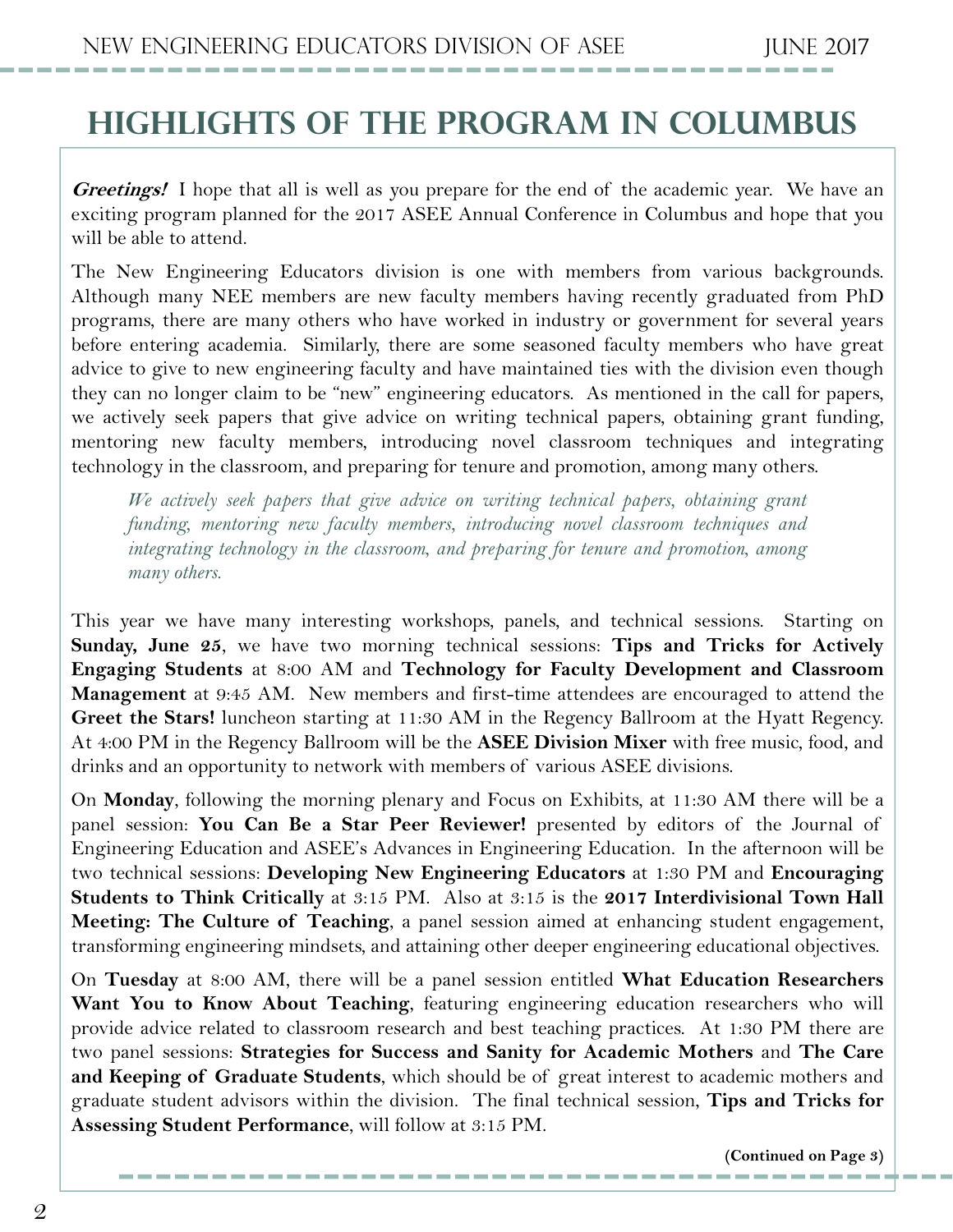Not to be missed is the **NEE Awards Dinner and Social Event**, held at Arch City Tavern (http://www.archcitytavern.com/), starting at 7:00 PM. Best paper awards will be presented at this dinner. This is a great event to network with other new engineering educators and identify potential collaborators for future projects.

On **Wednesday** at 8:00 AM, the **NEE Business Meeting** will be held to elect new officers for the 2017/18 academic year as well as to conduct other business related to planning for the 2018 Annual Conference in Salt Lake City**. Breakfast will be provided free of charge.**

In the afternoon will be several workshops, starting at 1:30 PM. In the first two hours will be two workshops**: Making Grades Meaningful – Building a Community of Practitioners and Improve Your Assignments and Handouts Using Document Design Principles**. The former is aimed at introducing and helping to implement a standardsbased grading system, whereas the latter seeks to help engineering faculty develop clear documentation for their courses. Running at the same time but lasting until 5:30 PM will be two other workshops: **Exploring Culture and Diagnosing Problems: Approaches to Inquiry for Success as an Emerging Leader**, designed to train new faculty to quickly adapt to their new surroundings and become leaders; and **Building Your Team of Change Champions**, looking at the broad scope of individuals necessary to make changes, whether large or small, in engineering curricula.



As usual, we have a very exciting lineup of technical sessions, panels, and workshops. Please consider attending the conference, even if you don't have a paper to present. Being a member of NEE offers you a great opportunity to network with other new engineering faculty who may be experiencing many of the same issues that you face on a regular basis.

I look forward to seeing you in Columbus! Best regards,

Jay Wierer

### Call for Officers – Join our Leadership and Partnerships Teams!

New Engineering Educators Division (NEE) is seeking nominations for the positions of **Program Vice-Chair**, **Secretary**, and **Treasurer**, who shall be elected at our Annual Business Meeting at ASEE 2017 in June. The Program Vice-Chair, upon completion of his/her term, shall become the Program Chair. The Program Chair, upon completion of his/her term, shall become the Division Chair. Please consider nominating someone –or yourself– for these leadership positions. If you have questions, feel free to contact anyone currently on the NEE Leadership Team. Nominations can also be made at the NEE Business Meeting on Wednesday, 28 June 2017. At that time, a vote will be taken to elect our new board members. In addition, our Leadership Team is looking to **partner creative and inspired individuals** with our existing Newsletter Editor(s), Membership Chair, and Social Presence Director, which will also be reviewed at our meeting!

> **NEE Business Meeting on Wednesday, 28 June 2017, 8 AM, Grant Room, Hyatt Regency Columbus**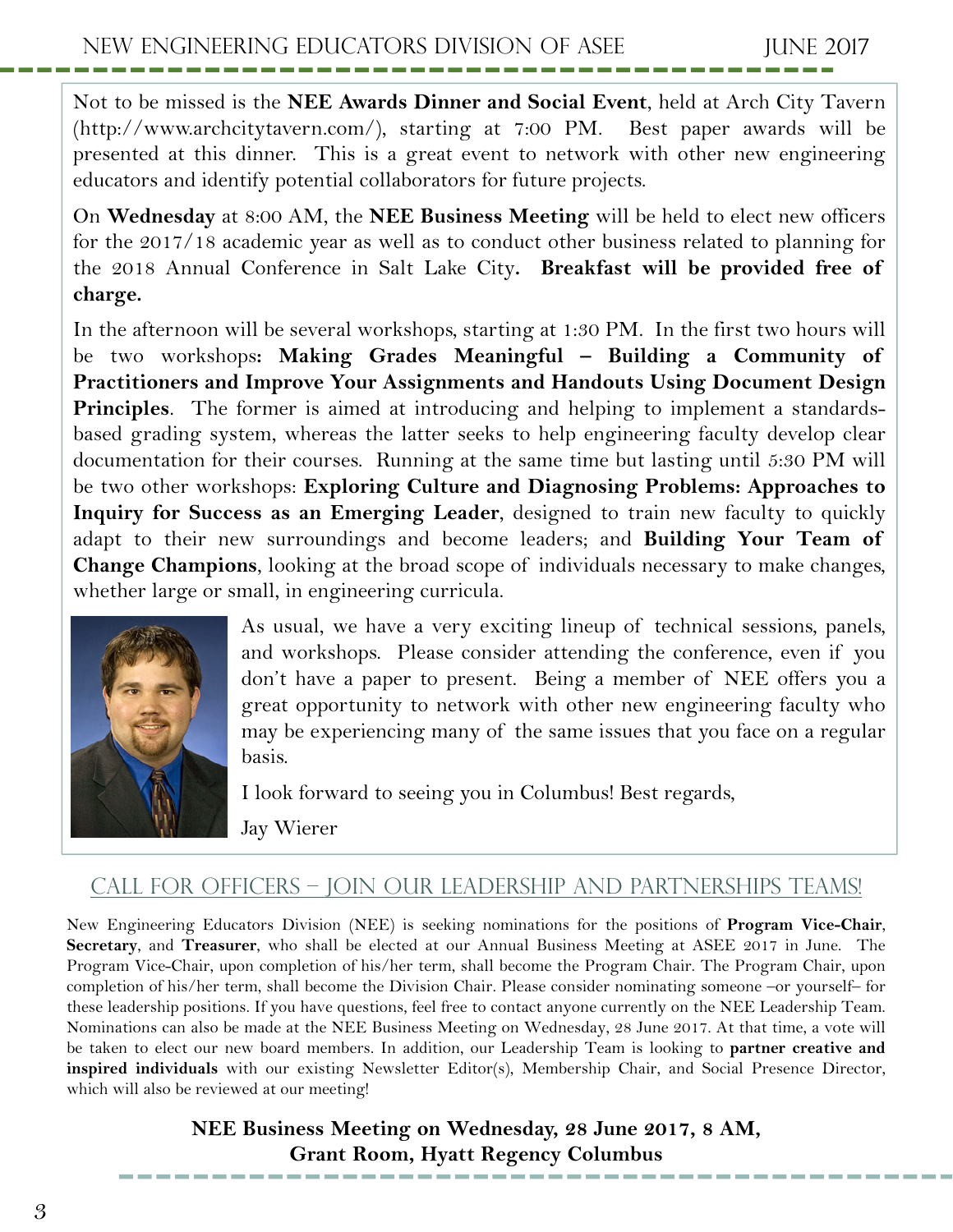### **Get to know your Nee officers**



Shannon Ciston UC Berkeley Past Division Chair sciston@berkeley.edu



Kris Jaeger-Helton Northeastern Division Chair bkjaeger@coe.neu.edu



Jay Wierer **MSOE** Program Chair wierer@msoe.edu



Jenny Keshwani UN- Lincoln Program Vice-Chair jmelander7@unl.edu



Janie Brennan Wash U, St. Louis Treasurer m.janie.brennan@ gmail.com Kerry Widder IEEE Secretary kwidder@ieee.org





Liz Hill UNM

Membership Chair ehill@d.unm.edu Natascha Trellinger Purdue Newsletter Editor

Penn State Newsletter Editor ntrellin@purdue.edu cgb9@engr.psu.edu vimal.viswanathan

Catherine Berdanier Vimal Viswanathan Tuskegee U Social Presence @sjsu.edu

The immediate **Past Division Chair** (1) assumes the responsibilities of vacated offices that exist, (2) chairs the awards committee, and (3) provides council to the Division Chair.

The **Division Chair** (1) has administrative responsibility for all function of the Division in accordance with Bylaws, (2) provides council to the program chair, and (3) communicates with the PIC IV Chair.

The **Program Chair** (1) plans and organizes all sessions sponsored by the Division at the Annual Conference, and (2) runs the Annual Business Meeting of the Division.

The **Program Vice-Chair** (1) assists the Program Chair in planning and organizing sessions at the Annual Conference, (2) assumes the responsibilities of the Program Chair upon vacancy.

The **Treasurer** (1) handles all financial dealings of the Division, and (2) provides a report on all Division accounts during the Annual Business Meeting.

The **Secretary** (1) takes minutes of the Annual Business Meeting and provides these electronically to the Executive Board, and (2) coordinates any advertisement required.

The **Membership Chair** identifies strategies to improve membership in the division

The **Newsletter Editor** provides an annual newsletter to the division.

The **Social Presence Director:** oversees management of any websites, and other forms of social media related to NEE Division members and activities, particularly within ASEE.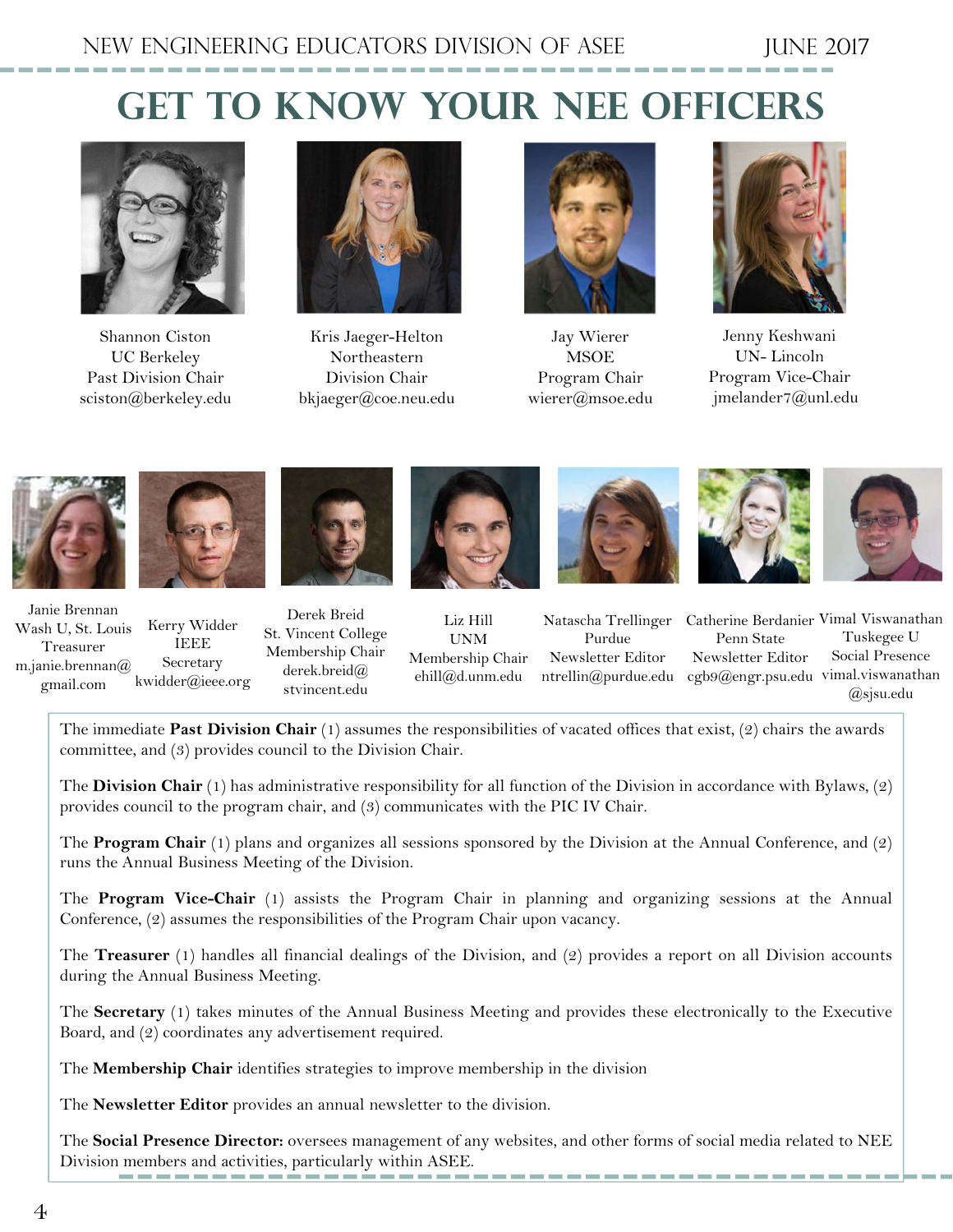## **ASEE Annual conference nee events**

### **Sunday, june 25**

#### **U142·Tips and Tricks for Actively Engaging Students**

Sun. June 25, 2017 8:00 AM to 9:30 AM Room B244-245, Columbus Convention Center

Actively engaging students can be a very challenging task for a new engineering educator. The papers in this session include describing a workshop for effectively engaging students in a STEM classroom, using simple active learning techniques in electrical and computer engineering courses, and developing faculty learning communities for encouraging innovative teaching.

**U242·Technology for Faculty Development and Classroom Management** Sun. June 25, 2017 9:45 AM to 11:15 AM Room B244-245, Columbus Convention Center

This session features papers by new engineering educators who are using technology to assist in their preparation for tenure and promotion as well as promoting academic honesty, administering entire courses electronically, and using video responses in a flipped classroom.

**U375A·Action on Diversity - Safe Zone Ally Training (Level 1)** Sun. June 25, 2017 11:30 AM to 1:00 PM Delaware B, Hyatt Regency Columbus

Safe Zone Ally Training is a two-part interactive workshop for students, faculty, and the professional community, during which participants will build the knowledge and skills needed to create a more inclusive and affirming environment for LGBTQIA individuals in engineering. In Level 1, participants will focus on understanding LGBTQIA concepts and identity development, creating an inclusive environment, and becoming an ally.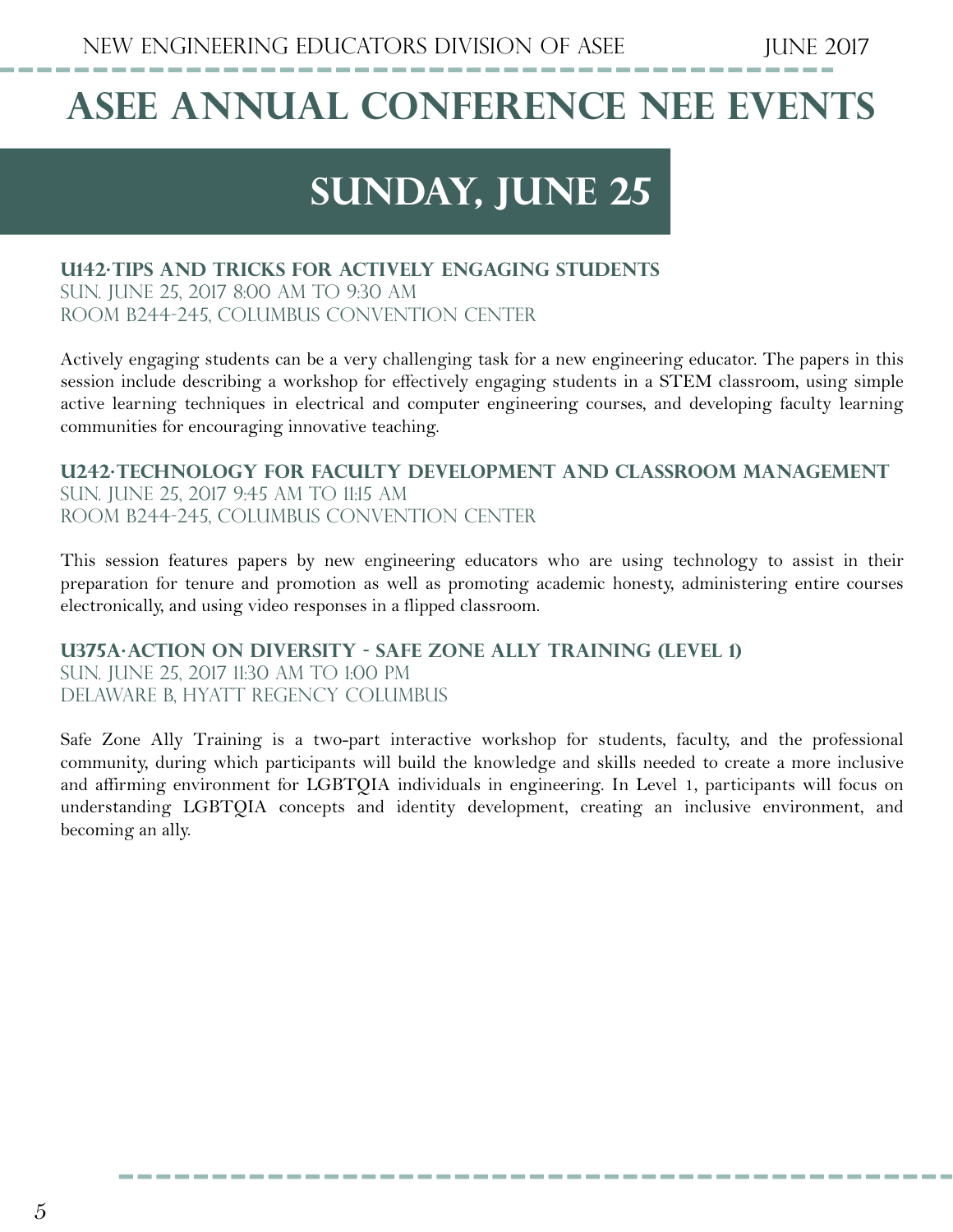## **monday, june 26**

#### **M342·You Can Be a Star Peer Reviewer!**

Mon. June 26, 2017 11:30 AM to 1:00 PM Room A111, Columbus Convention Center

#### **Dr. Michael C. Loui, Dr. Larry J. Shuman**

The presenters will open the session by discussing three perspectives of the review process: the authors' expectations of a fair and timely review; the editor's expectations of a comprehensive review that offers valuable recommendations; and reviewer's responsibilities. After their opening remarks, the presenters initiate a dialogue with the audience, both eliciting questions and promoting discussion among attendees and presenters. Although they will refer to the policies and practices of their own journals, their advice should apply more generally to other academic journals.

#### **M442·Developing New Engineering Educators**

Mon. June 26, 2017 1:30 PM to 3:00 PM

#### Room A223, Columbus Convention Center

The papers in this session focus on the development of new engineering faculty. Topics include transitioning from industry to academia, best practices for new faculty orientation, understanding the various skill sets and roles of faculty members, time management and well-being, and developing a virtual peer mentoring community.

#### **M445·P-12 STEM Education: Learning through Guided Discovery**

Mon. June 26, 2017 1:30 PM to 3:00 PM

Room A112, Columbus Convention Center

This session provides P-12 STEM engineering/physics education and covers the following:

- The current state of P-12 STEM engineering/physics programs
- Physics and engineering activities for P-12 STEM
- Increase talent pool by improving P–12 engineering/physics education to enter college and graduate with engineering/physics degrees
- Strengthen the skills of teachers through additional training in engineering/physics-related technology

#### **M534A·2017 Interdivisional Town Hall Meeting: The Culture of Teaching**  MON. JUNE 26, 2017 3:15 PM TO 4:45 PM

FRANKLIN AB, HYATT REGENCY COLUMBUS

#### **Dr. Alan Cheville, Jenn Rossmann, Dr. Darryl N Williams, Dr. Teodora Rutar Shuman, Prof. Joe Tranquillo**

What is the culture of engineering instruction on our campuses and how can we change it to enhance student engagement, transform engineering mindsets, and attain the other, deeper objectives that we hold as engineering educators? For the 2017 ASEE Interdivisional Town Hall meeting, we propose to convene a multi-phase event built around this question.

#### **M542·Encouraging Students to Think Critically**

MON. JUNE 26, 2017 3:15 PM TO 4:45 PM

#### Room C170, Columbus Convention Center

Critical thinking is a skill that engineering educators want their students to possess but often find difficult to properly motivate on a regular basis. The papers in this session include providing formative feedback via responsive teaching, engaging in reflection activities in the engineering classroom, and developing signature assignments in engineering design courses.

#### **M575·Action on Diversity - Safe Zone Ally Training (Level 2)**

MON. JUNE 26, 2017 3:15 PM TO 4:45 PM

Delaware B, Hyatt Regency Columbus

Safe Zone Ally Training is a two-part interactive workshop for students, faculty, and the professional community, during which participants will build the knowledge and skills needed to create a more inclusive and affirming environment for LGBTQIA individuals in engineering. In Level 1, participants will focus on understanding LGBTQIA concepts and identity development, creating an inclusive. In level 2, participants will discuss aspects of engineering culture that act as barriers to LGBTQIA equality, explore heterosexual and cisgender privilege, and learn to recognize bias and disrupt discrimination.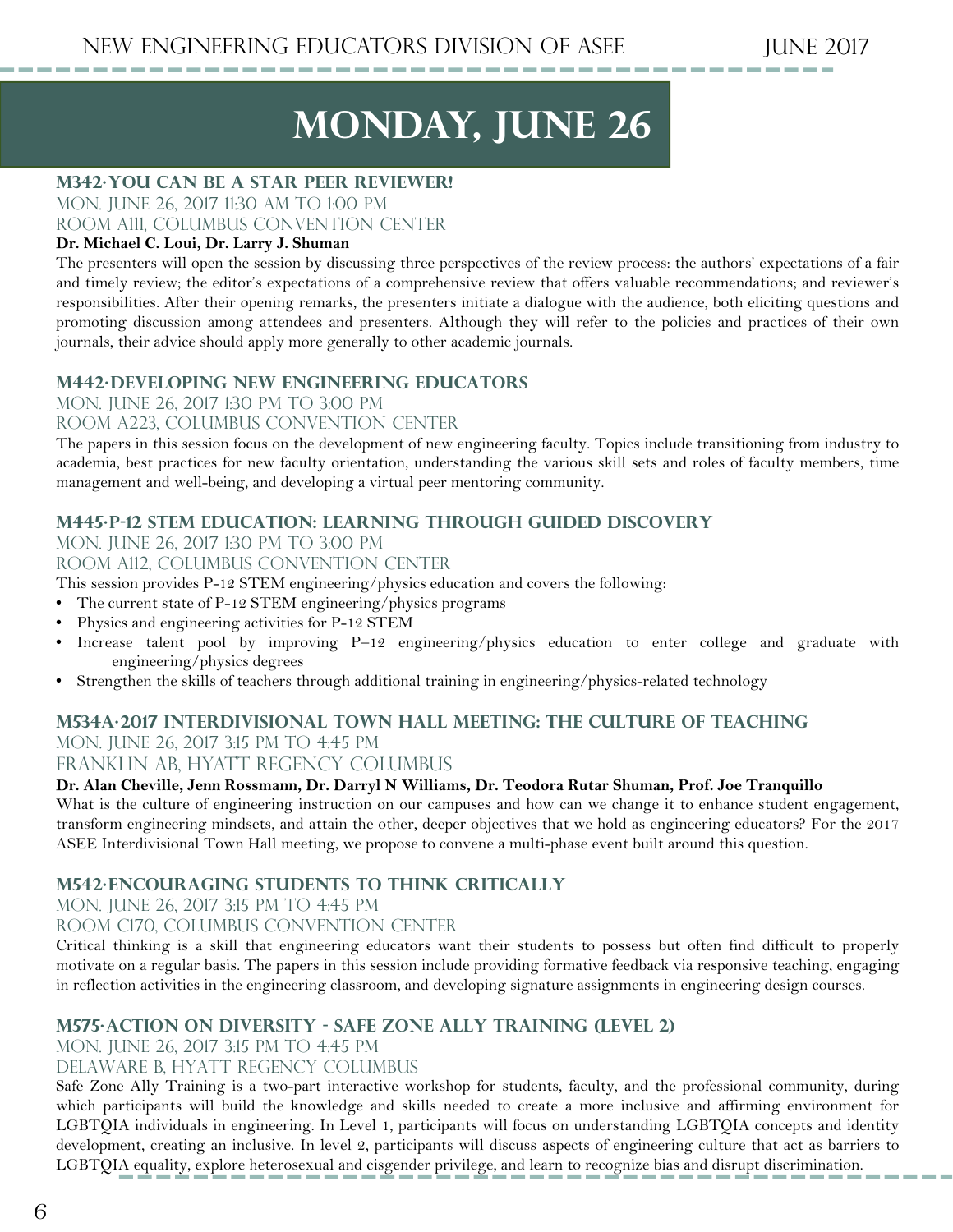### TUESDAY, JUNE 27

#### **T142·Panel: What Education Researchers Want You to Know about Teaching and Classroom Research**

Tue. June 27, 2017 8:00 AM to 9:30 AM Room A111, Columbus Convention Center

#### **Dr. Michael C. Loui, Dr. Stacy S Klein-Gardner**

The purpose of this panel is to offer an opportunity for engineering faculty to hear education researchers discuss important problems, perspectives, and solutions in teaching and conducting classroom research. Since all the panelists have engineering degrees, they are familiar with the engineering subject matter, students, culture, and teaching constraints of the audience. It differs from paper sessions in that the panelists are not limited to discussing new research, but can talk about a variety of issues and best practices known in the education community. It also offers a chance for members of the audience to ask open-ended questions of these education specialists regarding problems they have encountered.

#### **T428B·Panel: The Care and Keeping of Graduate Students**

TUE. JUNE 27, 2017 1:30 PM TO 3:00 PM Room A222, Columbus Convention Center

### **Dr. Catherine G.P. Berdanier, Dr. Katie Luchini-Colbry**

This session will offer theory-based best practices for research group leadership and management. As a result of this session, participants will be able to approach the "care and keeping" of their graduate students from a literature-based and scholarly perspective, noting elements of graduate socialization that affect student development, success, and persistence.

#### **T442·Panel: Strategies for Success and Sanity for Academic Mothers**  TUE. JUNE 27, 2017 1:30 PM TO 3:00 PM

#### Room A211, Columbus Convention Center

#### **Dr. Kaitlin Mallouk, Dr. Rachel Louis Kajfez, Dr. Cheryl A Bodnar, Dr. Mary E. Besterfield-Sacre, Dr. Mahnas Jean Mohammadi-Aragh**

Raising children is one of the most challenging and opportunity-filled experiences most people will take on in their lives. Raising children as a member of the academy brings an additional layer of complexity. This panel will present challenges and opportunities encountered by the panelists while raising children and trying to succeed in academia. The panelists will also provide concrete, achievable strategies that have worked for them to overcome those hurdles and how they have leveraged the opportunities available to them.

#### **T542·Tips and Tricks for Assessing Student Performance**

TUE. JUNE 27, 2017 3:15 PM TO 4:45 PM

#### Room C170, Columbus Convention Center

Assessing student performance can be a challenging task for a new engineering educator. The papers in this session include replacing homework with announced quizzes, developing standards-based rubrics to improve grader consistency, tips for introducing self-assessment into engineering courses, and teaching students how to provide meaningful peer feedback.

#### **T742·NEE Awards/Networking/Social Event**

Tue. June 27, 2017 7:00 PM to 9:00 PM Arch City Tavern: 862 North High Street, Columbus, OH 43215 (614) 725-5620 http://www.archcitytavern.com/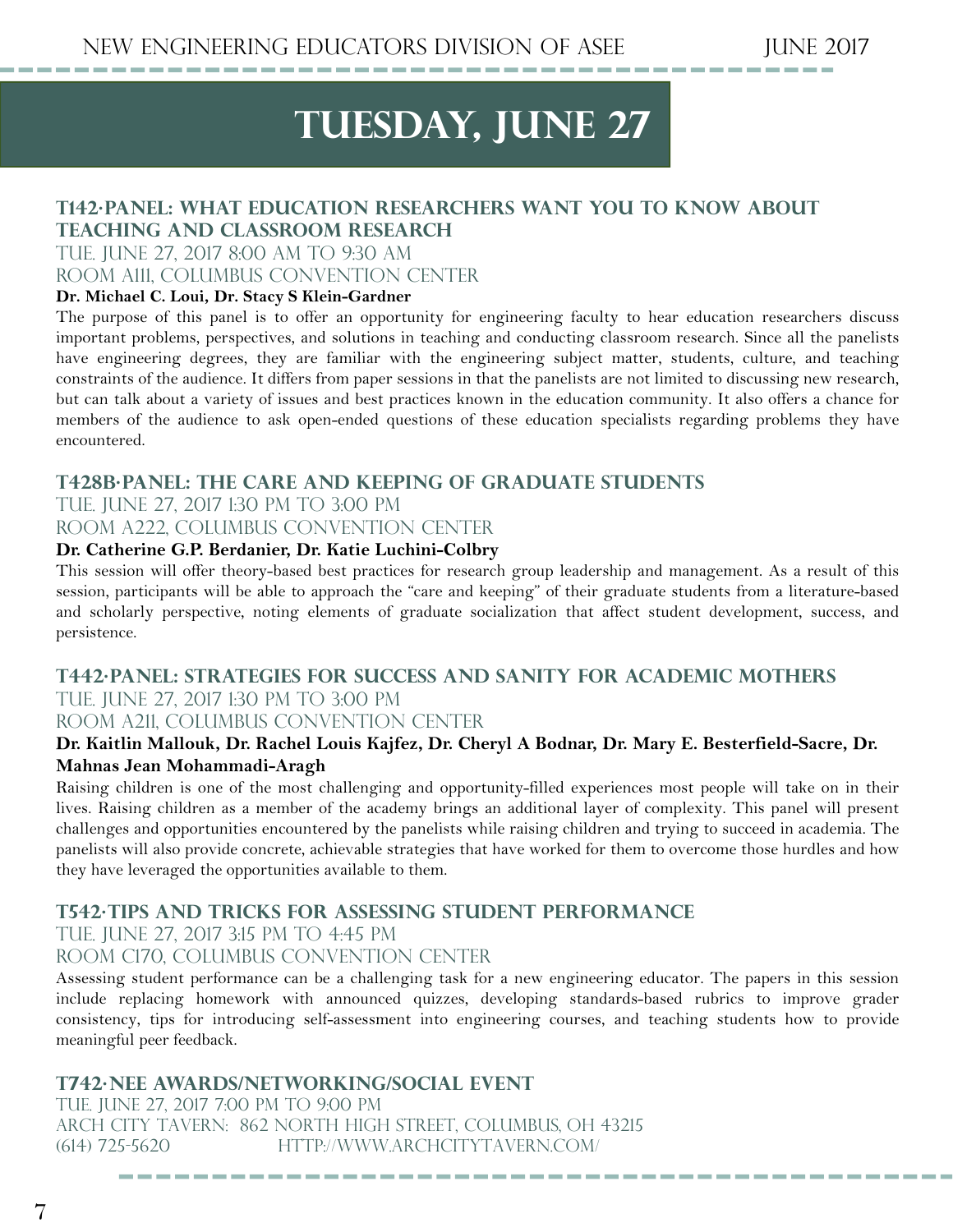### **wednesday, june 28**

#### **W142·NEE Business Meeting**

Wed. June 28, 2017 8:00 AM to 9:30 AM Grant, Hyatt Regency Columbus

NEE Business Meeting - Breakfast is provided to all attendees. Please join us as we decide on the future and direction of our New Engineering Educators.

#### **W175A·Action on Diversity - Safe Zone Ally Training (Level 1)**

Wed. June 28, 2017 8:00 AM to 9:30 AM Delaware B, Hyatt Regency Columbus

Safe Zone Ally Training is a two-part interactive workshop for students, faculty, and the professional community, during which participants will build the knowledge and skills needed to create a more inclusive and affirming environment for LGBTQIA individuals in engineering. In Level 1, participants will focus on understanding LGBTQIA concepts and identity development, creating an inclusive environment, and becoming an ally.

#### **W442A·WEDNESDAY WORKSHOP: Making Grades Meaningful - Building a Community of Practitioners**

WED. JUNE 28, 2017 1:30 PM TO 3:30 PM

Room A211, Columbus Convention Center

#### **Dr. Adam R Carberry, Prof. Heidi A. Diefes-Dux, Dr. Sara A. Atwood, Dr. Matthew Siniawski**

Assessment of student achievement using a grading system is a major task required of engineering educators. Most higher education institutions use a traditional, summative score-based grading system that relies on assigning an endof-semester letter grade representative of each student's achievement in the course. Most educators default to assigning student grades by tabulating scores for multiple assignments, summing assignment scores, and determining a final course grade based on a predetermined scale. An alternative approach is to directly measure the quality of students' proficiency toward well-defined course objectives through a learning outcomes-based approach, heretofore referred to as standards-based grading (SBG). This workshop will allow 20 faculty participants currently utilizing SBG during the 2016-2017 academic year to share their experiences with one another and introduce other faculty to SBG.

#### **W442B· WEDNESDAY WORKSHOP: Building Your Team of Change Champions** WED. JUNE 28, 2017 1:30 PM TO 5:30 PM

#### Room A212, Columbus Convention Center

#### **Dr. Jennifer Karlin, Dr. Dan Ewert, Mr. Ronald R Ulseth, Prof. Rebecca A Bates**

While many efforts have been made to develop both technical and professional skills in engineering graduates, there has been little change in the pedagogy of most engineering education institutions in the U.S., despite the evolution of engineering education in many countries around the world. This interactive workshop uses the metaphor of a baseball team to illustrate the variety of people/roles involved in making improvements happen, as well as the ecosystem in which these changes occur. When making smaller-scale changes, the members may be more loosely structured like a sandlot team, though core roles still need to be fulfilled. Larger-scale changes may require visible change champions with different specialties, such as managing and coaching staff, and a team maintaining the stadium. This workshop looks at the broad scope of individuals necessary to field a team of change champions and helps participants build their own "roster" and "scouting" processes, whether their current (or envisioned) change is big, small, or somewhere in between. Everyone interested in changing engineering education is welcome. You do not need to have a "big idea" or a team to be part of this workshop.

**(Continued on Page 9)**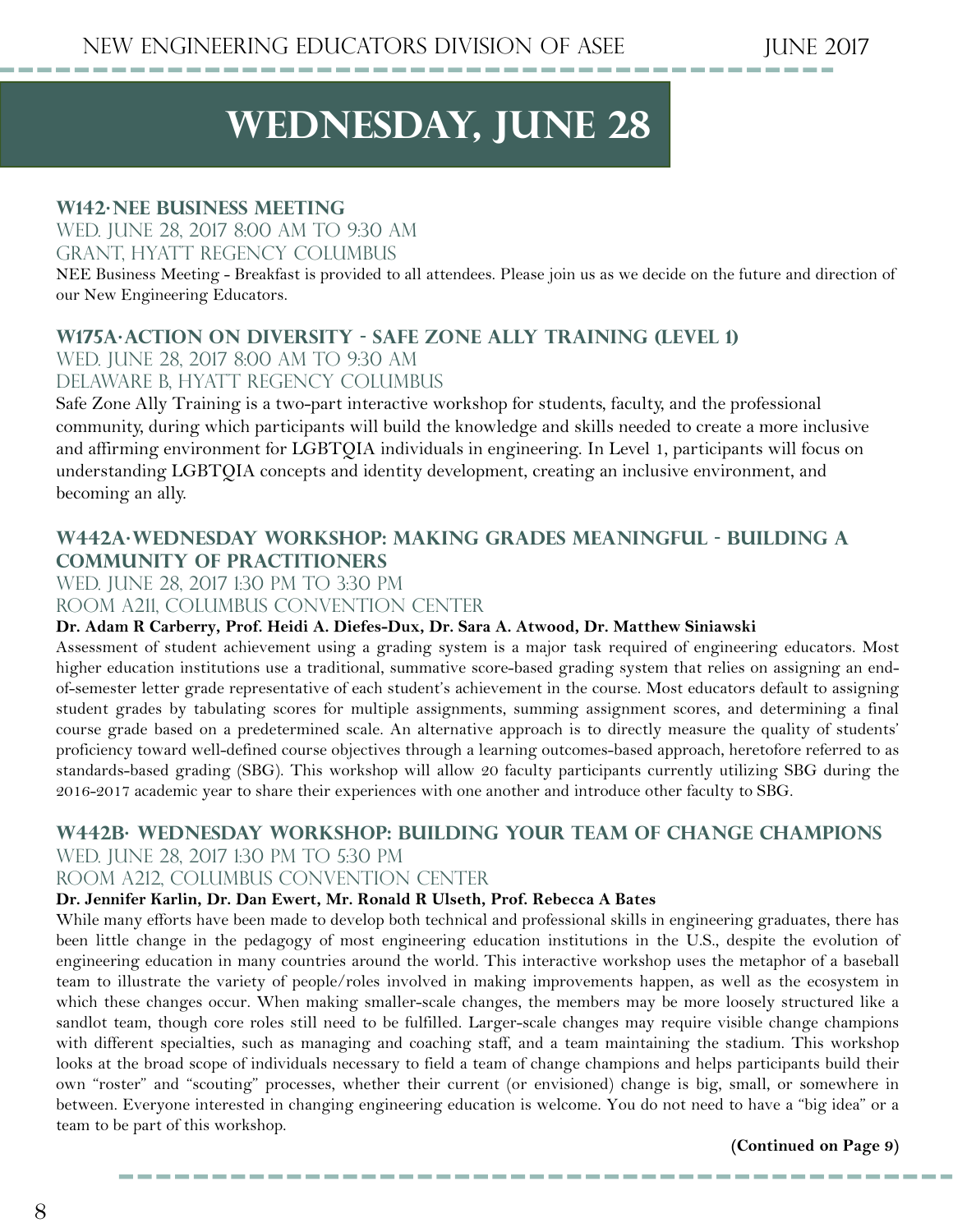#### **W442C·WEDNESDAY WORKSHOP: Exploring Culture and Diagnosing Problems: Approaches to Inquiry for Success as an Emerging Leader** WED. JUNE 28, 2017 1:30 PM TO 5:30 PM

Room A122, Columbus Convention Center

#### **Dr. Ella Lee Ingram, Dr. Julia M. William, Dr. Matthew D. Lovell**

One of the great benefits of being a newcomer to an organization is seeing things with fresh eyes. One of the great challenges is not knowing the backstory, context, relationships, and previous attempts to fix the obvious problem. Similarly, educators working with new colleagues, stepping into leadership, or transitioning roles experience a similar precarious balance between observing the apparent and knowing that something must explain the situation. This session takes a "cultural curiosity" approach to examining institutional or departmental operations, people, and problems. The ultimate goal of this session is to give participants a model to follow when they experience that familiar feeling of "why in the heck do they do that when the solution is so obvious?" Our workshop materials and approach allow participants to work in their specific institutional and departmental contexts, consistent with research in organizational change that affirms that culture broadly shapes how and why change occurs. From a functional perspective, this workshop will proceed in a highly participatory manner.

#### **W442D·WEDNESDAY WORKSHOP: Improve Your Assignments and Handouts Using Document Design Principles**

WED. JUNE 28, 2017 1:30 PM TO 3:30 PM Room A210, Columbus Convention Center Session Description

#### **Dr. Richard A House, Dr. Richard A. Layton P.E., Dr. Jessica Livingston, Dr. Sean Moseley**

The workshop will begin with an analysis of audience and genre for the types of document that engineering faculty commonly produce—mainly assignments and lecture handouts. The result of this analysis will establish a set of design principles and guidelines that are easy to implement. A sample document will be modified to demonstrate the improvements made. Participants will bring, in an editable format, documents they would like to revise. They will spend time revising these documents with constructive feedback from the workshop leaders in one-on-one and small group discussions. The workshop will close with participants developing their own templates to save time when writing future assignments and lecture handouts, based on the kind of documents that they commonly produce.

#### **W475·Action on Diversity - Safe Zone Deep Dive: Supporting Transgender Students and Colleagues**

WED. JUNE 28, 2017 1:30 PM TO 3:00 PM

#### Delaware B, Hyatt Regency Columbus

Safe Zone Ally Training is a two-part interactive workshop for students, faculty, and the professional community, during which participants will build the knowledge and skills needed to create a more inclusive and affirming environment for LGBTQIA individuals in engineering. Our Deep Dive LGBTQ Inclusion workshop will focus on supporting transgender students and colleagues.

#### **W575·Action on Diversity - Safe Zone Ally Training (Level 2)**

#### WED. JUNE 28, 2017 3:15 PM TO 4:45 PM

#### Delaware B, Hyatt Regency Columbus

Safe Zone Ally Training is a two-part interactive workshop for students, faculty, and the professional community, during which participants will build the knowledge and skills needed to create a more inclusive and affirming environment for LGBTQIA individuals in engineering. In level 2, participants will discuss aspects of engineering culture that act as barriers to LGBTQIA equality, explore heterosexual and cisgender privilege, and learn to recognize bias and disrupt discrimination.